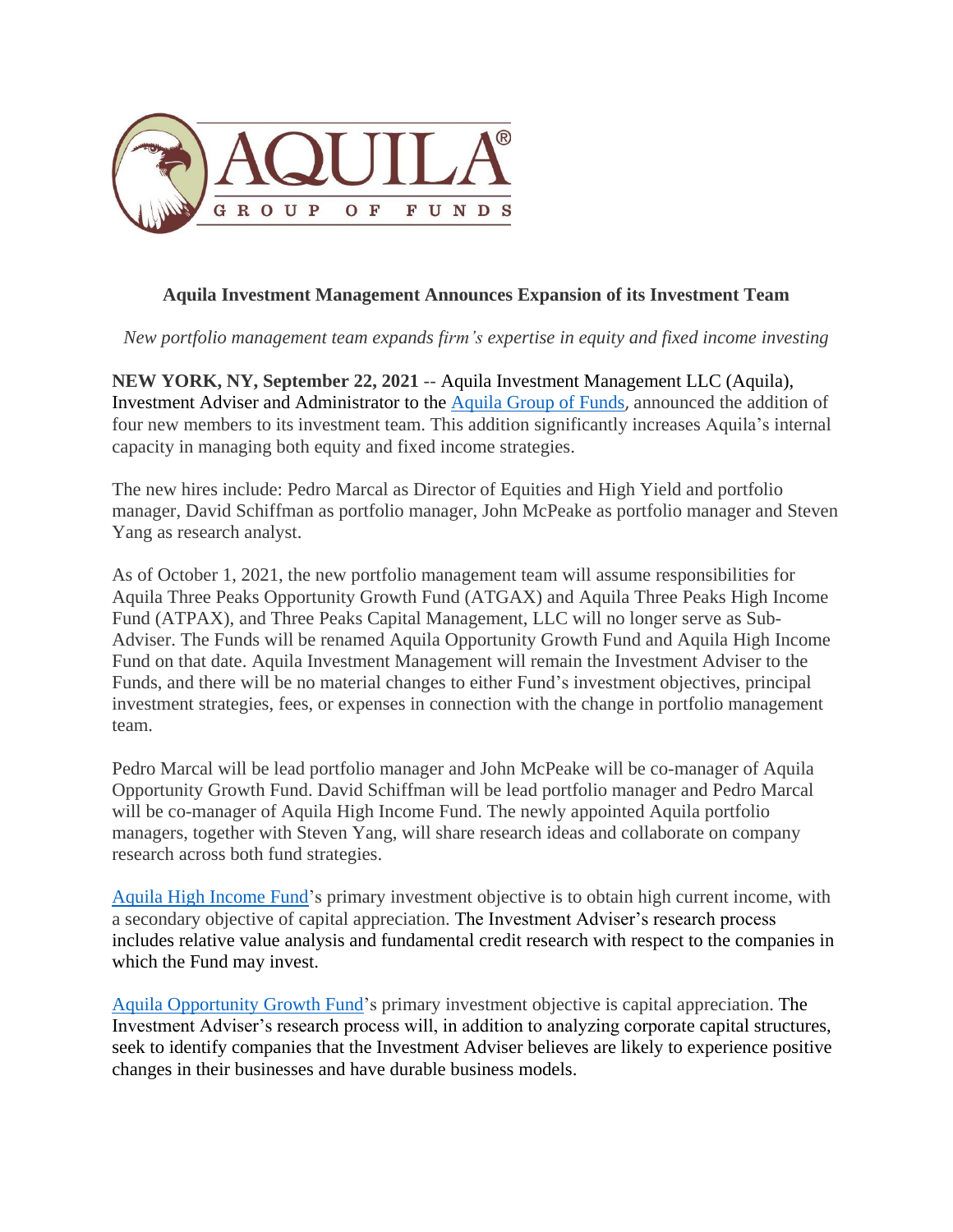"We are excited to take this significant step in expanding Aquila's capacity to serve equity and fixed income investors directly and are delighted with the high-caliber team we have assembled," said Diana Herrmann, President and CEO of Aquila Investment Management. "The team's extensive and deep expertise in equities and fixed income research and investing, as well as portfolio management, combined with their prior experience working together in similar roles, will ensure a smooth transition. It will also greatly enhance our ability to serve our shareholders and continue to offer quality investment solutions to financial professionals and their clients."

Pedro Marcal brings nearly 30 years of investment experience, including as manager of U.S. and global equity funds, and over 20 years as a key member of asset allocation committees overseeing allocations across equities and fixed income asset classes. In the newly created role of Aquila's Director of Equities and High Yield, as well as portfolio manager roles, he is responsible for oversight of the entire team, including risk management. Additionally, he will serve as research analyst with respect to the consumer staples and energy sectors.

Previously, Mr. Marcal was founder and owner with Maccabee, LLC from 2012 to September 2021. Mr. Marcal was also a Director in the Equities Group and mutual fund portfolio manager at Foresters Investment Management Co. from 2018 to 2019, where he managed Foresters' global equities mutual fund and co-managed its U.S. equity analyst and trading teams. He also held portfolio management responsibilities with Fred Alger Management, Inc. and Allianz Global Investors. Mr. Marcal has a Bachelor of Arts in economics from University of California, San Diego and an MBA from University of California at Los Angeles, Anderson School of Business.

David Schiffman has 32 years of industry experience, comprising managing fixed income assets which include high-yield bonds. In addition to his lead portfolio manager role with Aquila High Income Fund, he will serve as research analyst with respect to the financials, real estate and utilities sectors.

Prior to joining Aquila, Mr. Schiffman was Chief Investment Officer and Senior Portfolio Manager of The Terra Group from 2020 to September 2021. Mr. Schiffman was Director of Insurance Investing at Foresters Investment Management Co. from 2017 to 2019, where he was responsible for the management and credit research of all investment-grade and high-yield fixed income for insurance-related assets. He previously held roles at First Empire Asset Management and UBS International, The Pension Boards – United Church of Christ, and GRE Insurance Group. Mr. Schiffman is a graduate of the State University of New York at Binghamton where he earned a Bachelor of Arts in Economics, as well as an MBA in Finance. Mr. Schiffman is a member of the Fixed Income Analysts Society and the Bond Club of New York.

In addition to his co-portfolio manager responsibilities for the Aquila Opportunity Growth Fund, John McPeake will serve as research analyst with respect to information technology, communications services and certain consumer discretionary sectors. Previously, he was a senior analyst at Rosenblatt Securities from March 2021 to September 2021 and prior to that held portfolio management and analyst roles with a focus on technology sector research and investing at 7Park Data, Foresters Investment Management Co., Devi Asset Management, and with Fred